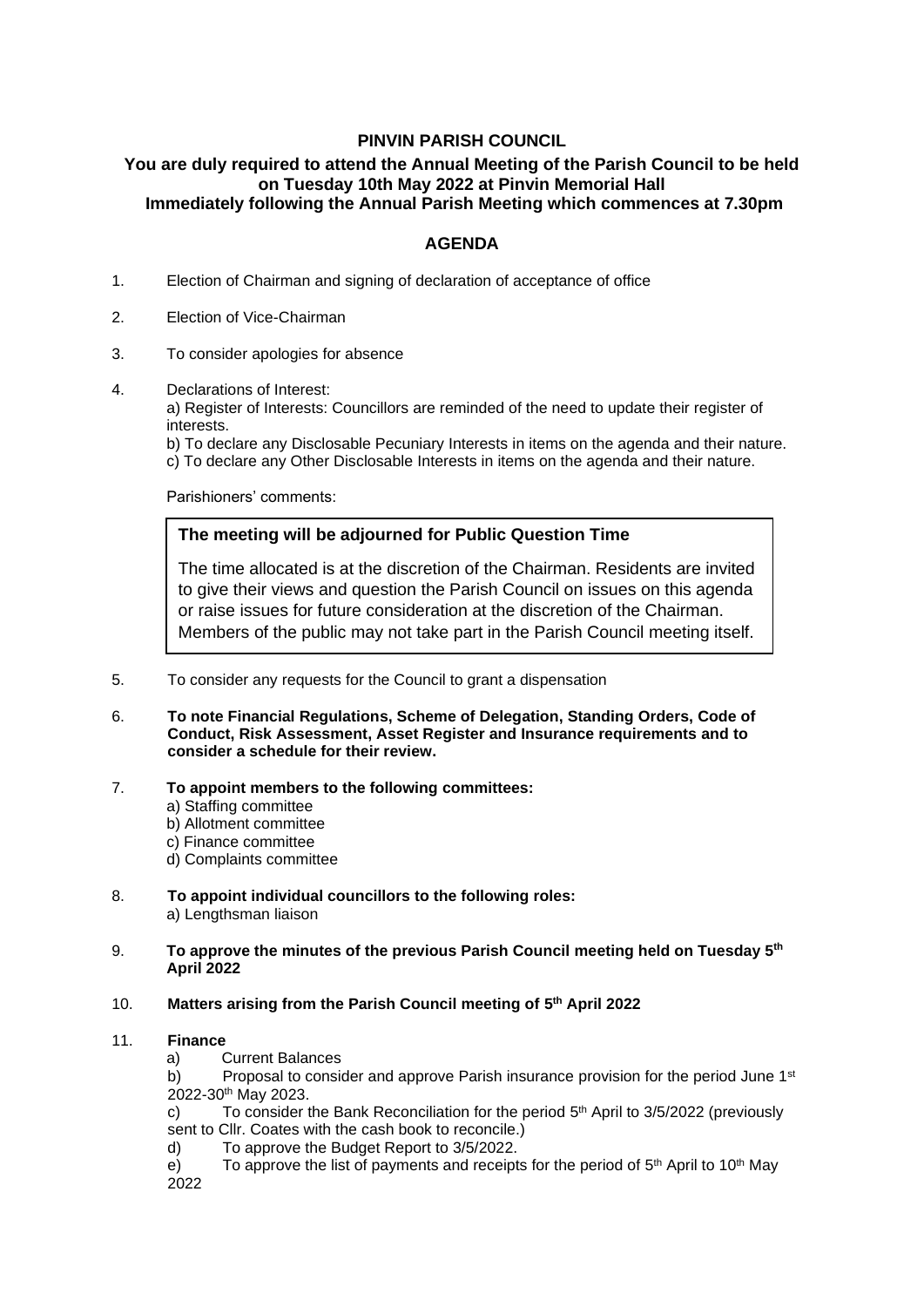f) To consider the Annual Accounts & Annual Governance and Accountability Return Part 3: from April 1st 2021 to 31st March 2022 (i) To Approve the Annual Audited Accounts from April 1<sup>st,</sup> 2021 to 31<sup>st,</sup> March 2022 as Audited by Internal Auditor Mrs Diane Malley

(ii) Proposal to consider Section 1: Annual governance statement (attached) (iii) Proposal to consider Section 2: Accounting statements (attached) *Accounts & Audit regulations 2015* (iv) Consider Internal Auditor's Report & Recommendations (circulated) (v) To consider the period of dates for the Exercise of Public Rights 2021/22. The Parish Council agreed that the period of dates for the Exercise of Public Rights be set as Monday 13 June – Friday 22 July 2022.

- **12. Projects**
- Community Orchard- Cllr. O'Dell to update.
- Queens Platinum Jubilee (Cllr. O'Dell)
- Pinvin Youth Club (Cllr. O'Dell)
- **13. Planning**
- **14. Street Lighting- Cllr. O'Dell Report**
- **15. Lengthsman update.**
- **16. Correspondence**
- **17. Allotments.**
- **18. Mushroom Farm Planning update**
- **19. Footway Lighting – Upton Snodsbury Rd, Pinvin (Cllr. O'Dell update)**
- **20. Reports District & County Councillors**
- **21.** Date of next meeting Tuesday 7th June 2022

*Carole Hirst,*  Clerk to the Parish Council